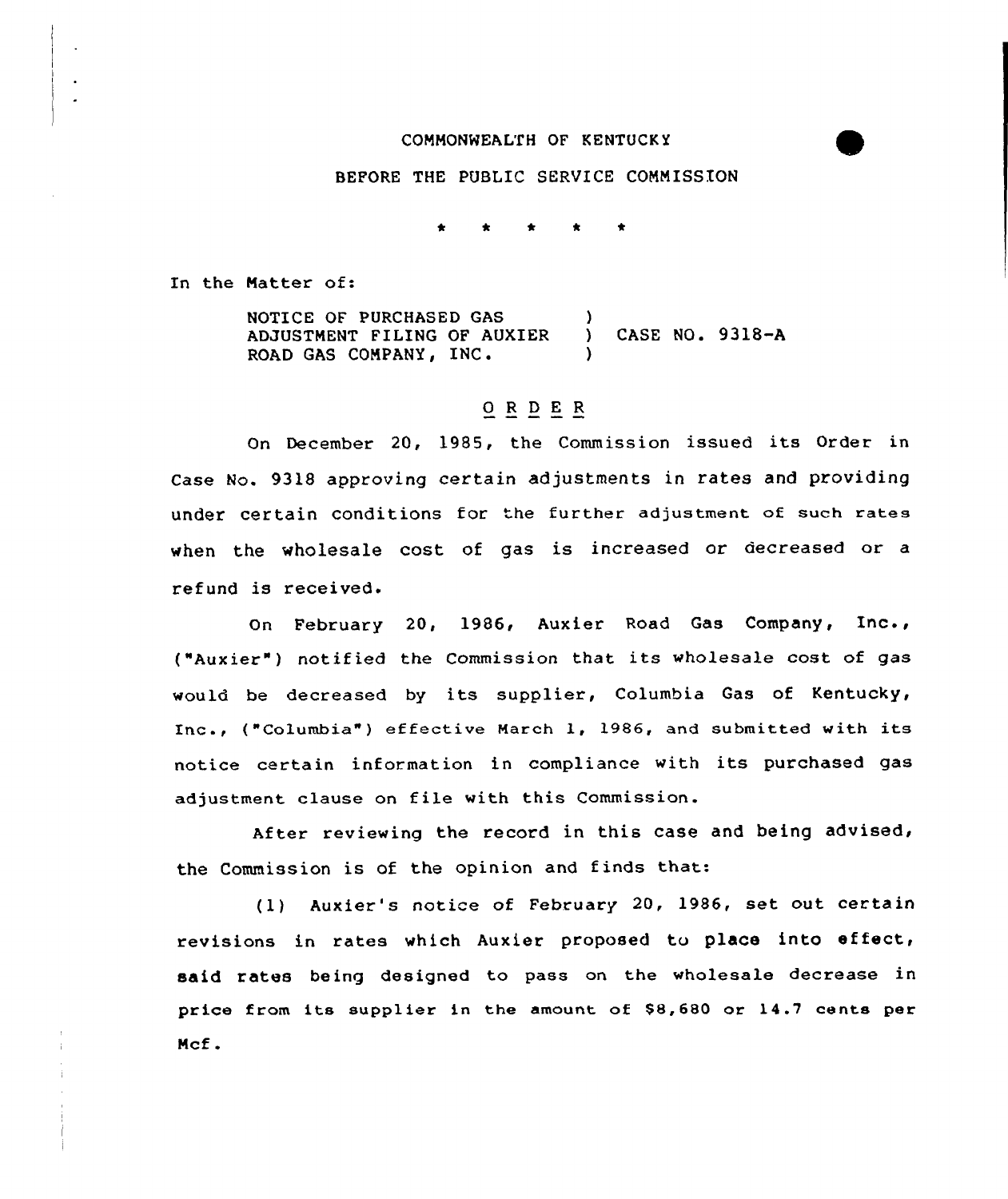(2) Auxier's wholesale cost of gas was decreased by Columbia effective March 1, 1986.

(3) Auxier's proposed rates were calculated by subtracting the amount of the decrease from rates approved in Case No. 8768-P rather than from the rates approved in the Commission's Order of December 20, 1985, in Case No. 9318. The rates proposed should have been based on rates most recently approved by the Commission.

f4) Auxier's proposed adjustment in rates under the purchased gas adjustment provisions approved by the Commission in its Qrdex in Case No. 9318 dated December 20, 1985, is not fair, just and xeasonable nox in the public interest and should not be placed into effect.

IT IS THEREFORE ORDERED that:

 $f(1)$  The rates in the Appendix to this Order be and they hexeby are authorized effective with gas supplied on and after March 1, 1986, and the rates proposed by Auxier be and they hexeby are denied.

(2) Within 30 days of the date of this Order Auxier shall file with this Commission its revised tariffs setting out the rates authorized herein.

 $-2-$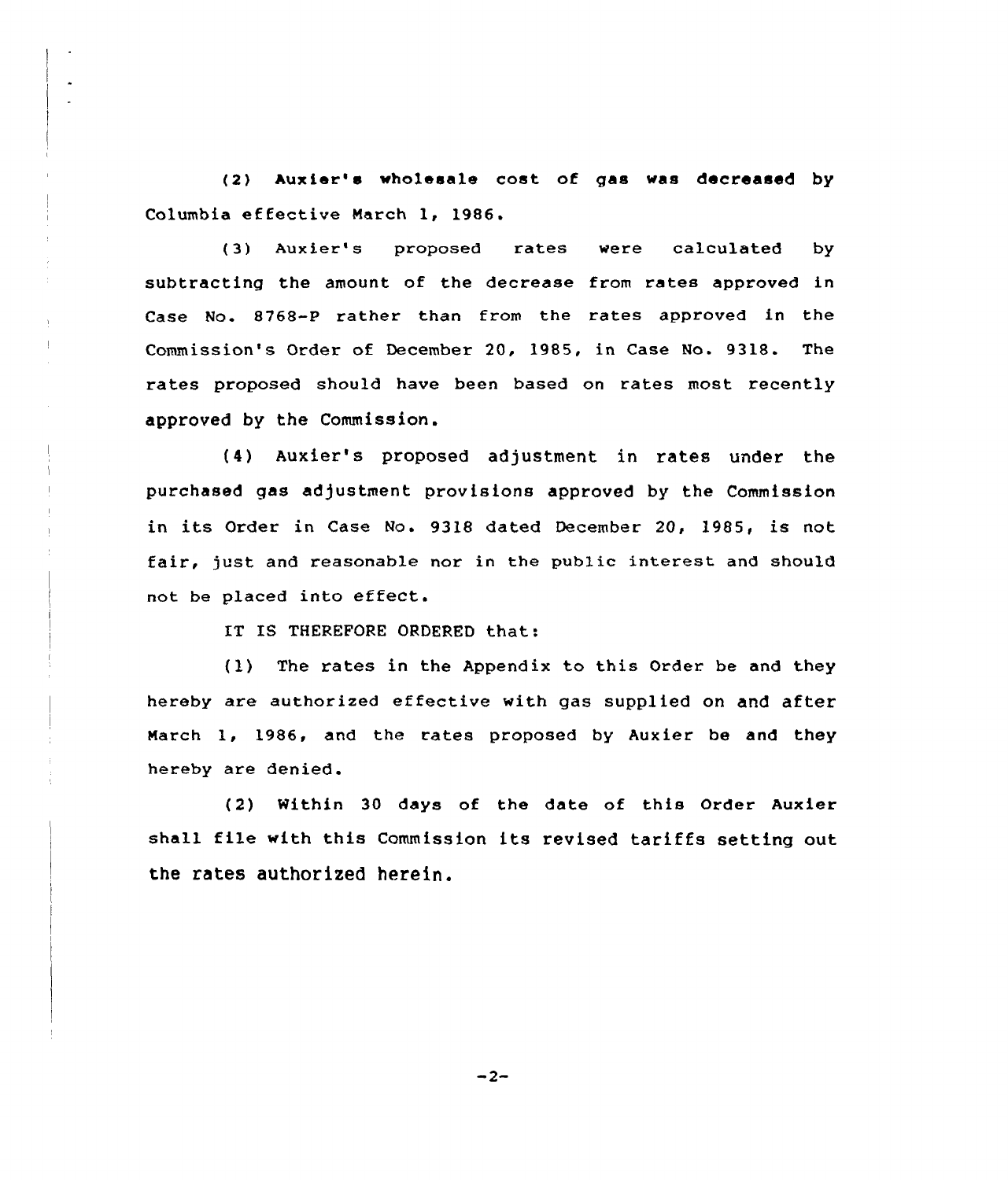Done at. Frankfort, Kentucky, this 3rd day of March, 1986.

PUBLIC SERUICE COMMISSION

Kuburk re & Tiem  $\frac{1}{\frac{1}{\frac{1}{\sqrt{1-\frac{1}{\sqrt{1-\frac{1}{\sqrt{1-\frac{1}{\sqrt{1-\frac{1}{\sqrt{1-\frac{1}{\sqrt{1-\frac{1}{\sqrt{1-\frac{1}{\sqrt{1-\frac{1}{\sqrt{1-\frac{1}{\sqrt{1-\frac{1}{\sqrt{1-\frac{1}{\sqrt{1-\frac{1}{\sqrt{1-\frac{1}{\sqrt{1-\frac{1}{\sqrt{1-\frac{1}{\sqrt{1-\frac{1}{\sqrt{1-\frac{1}{\sqrt{1-\frac{1}{\sqrt{1-\frac{1}{\sqrt{1-\frac{1}{\sqrt{1-\frac{1}{\sqrt{1-\frac{1}{\sqrt{1-\frac{$ 

**one**r

ATTEST:

**Secretary**